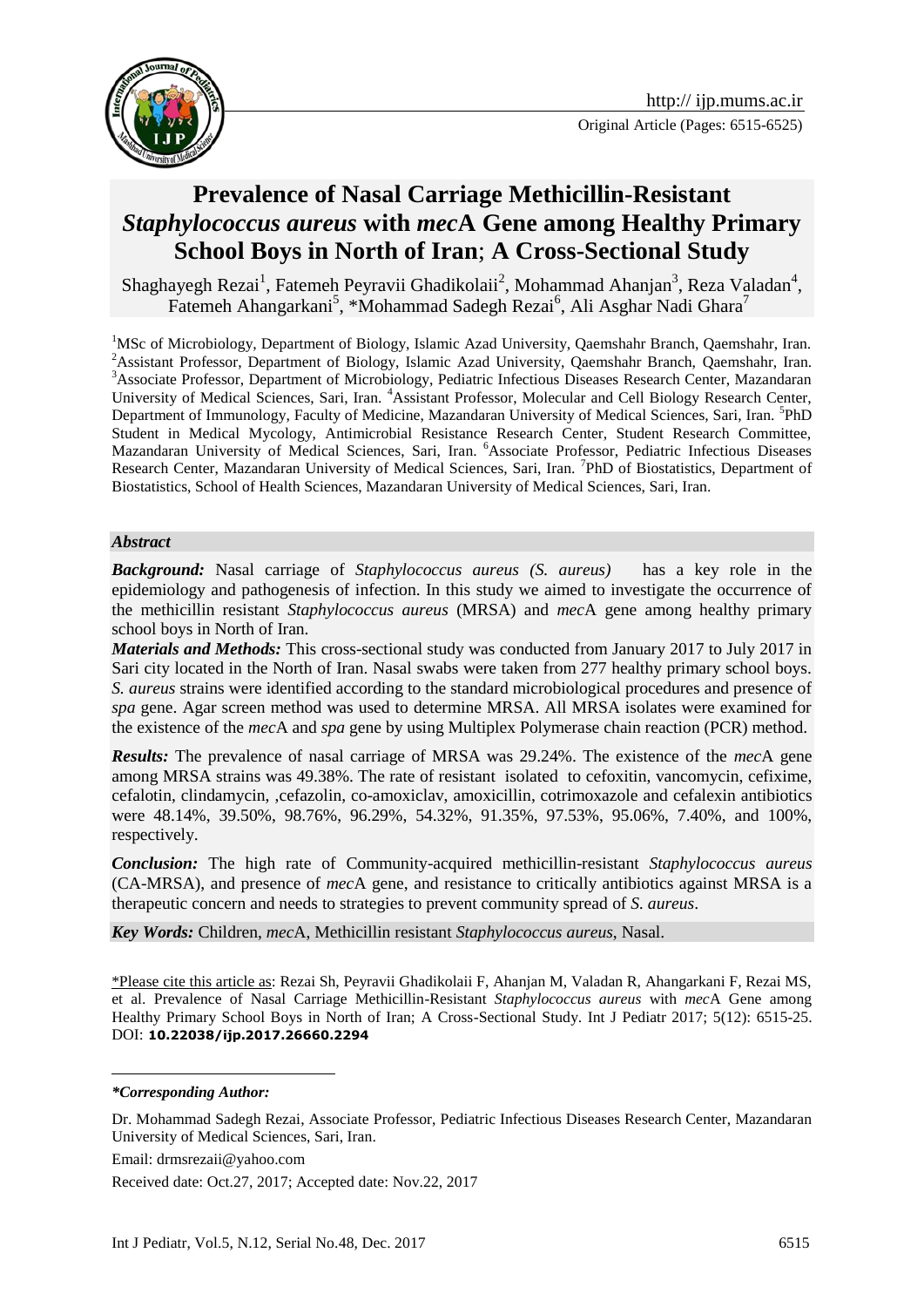# **1- INTRODUCTION**

 Methicillin-resistant *Staphylococcus aureus* (MRSA) remains a major problem in the healthcare centers across the world (1-5). *Staphylococcus aureus* (*S. aureus*) is the most common bacterial cause of lifethreatening infections, including sepsis, deep abscesses, pneumonia, osteomyelitis, and endocarditis (6, 7). *S. aureus* encodes many virulence factors such as the surface Ig*-*binding protein A*.* Staphylococcal protein A is specific surface protein which encodes by *spa* gene. The function of *spa* is to capture Immunoglobulin G (IgG) molecules in the inverted orientation and prevent phagocytosis of the bacteria by the host immune system (8). Nasal carriage of *S. aureus* appears to play a key role in the epidemiology and pathogenesis of infection and a reservoir for MRSA. Carriage of *S. aureus* including MRSA is a significant risk factor for nosocomial and community-acquired infections (9).

Community-acquired methicillin-resistant *Staphylococcus aureus* (CA-MRSA) infections occur in healthy people who don't have any risk factors for nosocomial infections. (10). The CA-MRSA appears to be less frequently associated with antibiotic resistance in compare with hospital-acquired MRSA (HA-MRSA). The MRSA contain the *mec*A gene which produces a protein that has a low tropism to all beta-lactam antibiotics (β-lactam antibiotics). Resistance to β-lactam antibiotics is attributed mainly to mutations in the *mec*A gene, but other genetic elements may also be considered for the explanation of the mechanism of resistance (11-14).

Screening the nasal carriage isolates of *S. aureus* for antibiotic resistance patterns will provide guidelines for empiric therapy of CA-MRSA (6). The rate of nasal carriage of *S. aureus* strains varying from 16.8% to 90% worldwide (15-17). In Iran the prevalence of nasal carriage of *S. aureus* among hospital staff has varied

between 28.2% and 44.5% (16, 18-20). Although several studies have reported the prevalence of MRSA nasal carriage in patients in healthcare settings, this subject has been little investigated in healthy pediatric in North of Iran (21). The aim of the present study was to determination of the prevalence of MRSA, *mec*A gene and in vitro antibiotic susceptibility pattern of MRSA in nasal of healthy primary school boys in north of Iran.

# **2- MATERIALS AND METHODS**

# **2-1. Study design and populations**

 This cross-sectional study was conducted from January 2017 to July 2017 in Sari city, located in the North of Iran. The target population was 277 healthy primary school boys between the ages 6-12 years old. Groups of samples (subjects) were selected by using stratified random sampling method. The schools are regarded as a stratifying. The sample size in each stratify was selected proportional to the size of the classes. The sample size was determined to be 277 subjects by using Cochran's formula (with n=3000,  $\alpha$ =0.05, P=0.5, d=0.056).

# **2-2. Ethical considerations**

Written informed consent from parents, who on behalf of the children enrolled in the study, was obtained. This study was approved by the ethics committee of Azad University of Qaemshahr branch (378. ID code: 10730548952006).

## **2-3. Clinical sample collection and identification of bacteria**

A sterile moistened swab was inserted into one nostril in turn, to a depth of approximately 1 cm, and rotated five times. The samples were placed into Stuart transport medium and were immediately transported to the microbiology laboratory of Mazandaran University of Medical Sciences. Identification of the bacteria was performed according to the standard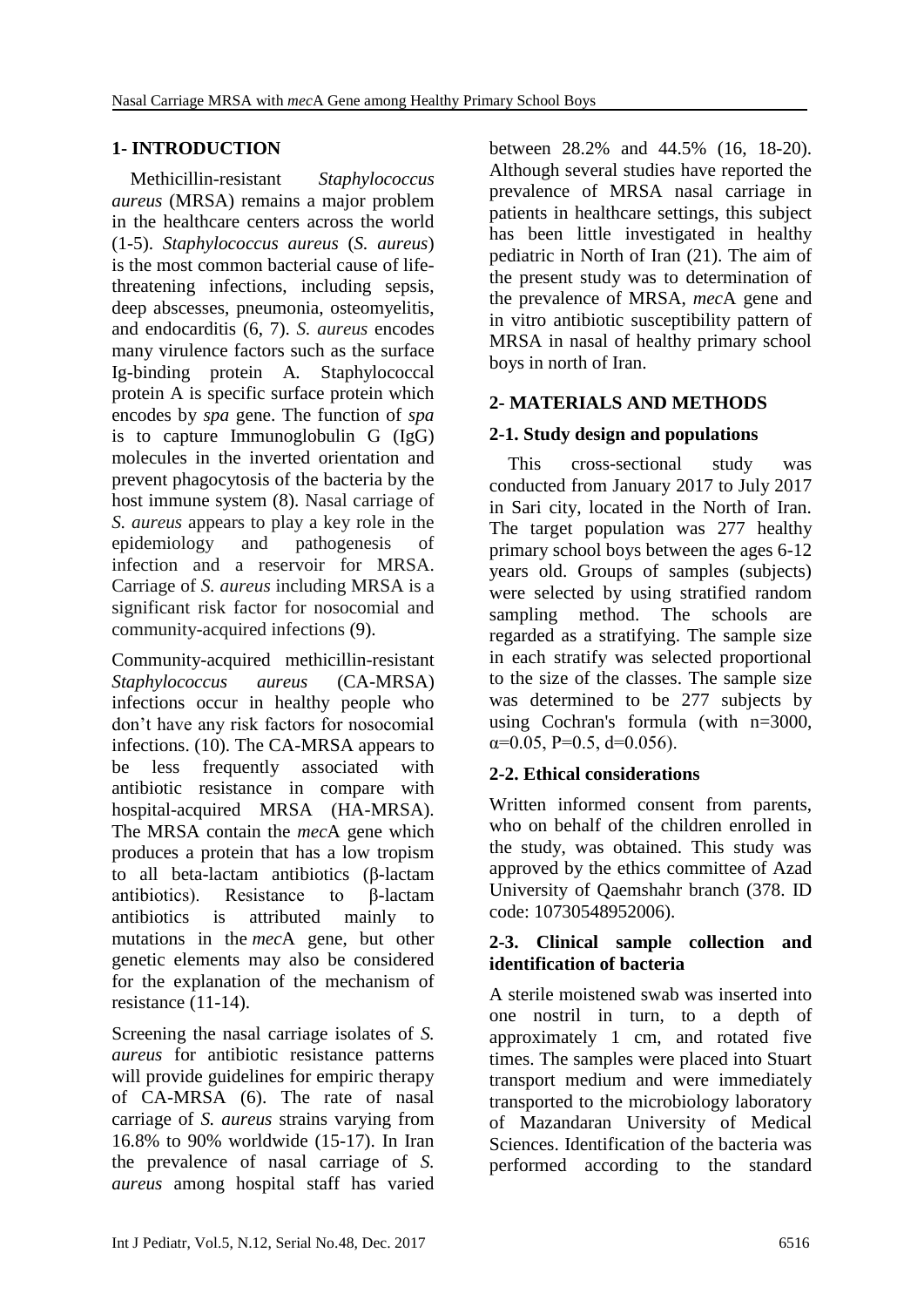microbiological procedures (morphology, gram stain, catalase test, coagulase test, and mannitol salt agar fermentation) and confirmed by molecular assay (22, 23).

#### **2-4. Antibiotic susceptibility test, isolation of MRSA Strains**

Antibiotic susceptibility test was determined by the Kirby–Bauer method according to the Clinical and Laboratory Standards Institute (CLSI) standards (24). Inoculums were diluted to final concentration  $(5*10^5 \text{ colony-forming units})$ per milliliter (CFU/ ml), and inoculated into Mueller-Hinton agar. For detection of MRSA strains, oxacillin screen agar was used. Staphylococcus strains were cultured on Muller Hinton agar containing 4% NaCl and 6 milligrams per liter (mg/L) oxacillin and were incubated for 24 hours (3, 25). Antibiotics used in this study were cefoxitin, vancomycin, cefixime, cefalotin, clindamycin, cefazolin, co-amoxiclav, amoxicillin, cotrimoxazole and cefalexin.

#### **2-4-1. Molecular assay**

#### **2-4-1-1. DNA extraction**

To extract DNA of bacteria the boiling method was performed. Bacterial colonies were inserted in sterile micro tubes that contained 1 milliliter distilled water. Then they were boiled for 5 minutes at 100 Celsius (°C) and were frozen for 5 minutes and again boiled for 5 minutes then centrifuged for 10 minutes at 3,000 revolutions per minute (rpm). The supernatant containing DNA was used as template for PCR amplification (11).

## **2-4-1-2. Detection of** *spa* **and** *mec***A gene**

Multiplex PCR assay was performed to detection *spa* and *mec*A gene. The set of primers and Multiplex Polymerase chain reaction (PCR) amplification conditions are available in **Table.1**. Polymerase chain reaction for amplifying each genes was performed in a final volume of 15 Microliter (µl) including 7.5 µl Master Mix  $(2x)$ , 0.5 µl from each primers  $(100)$ moles/  $\mu$ l), 2  $\mu$ l DNA Template and 3.5  $\mu$ l de-ionized water.

| Target<br>genes | Primers $(5'-3')$                                                    | Reference | Thermal cycling condition   |                  |                |                     |  |
|-----------------|----------------------------------------------------------------------|-----------|-----------------------------|------------------|----------------|---------------------|--|
| spa             | F:5'<br>TAAAGACGATCCTTCGGTGAGC 3'<br>R:5'CAGCAGTAGTGCCGTTTGCTT<br>3' | (26)      | <b>Step</b>                 | Time             | Temperature    | Number<br>of Cycles |  |
|                 |                                                                      |           | Primary<br>denaturati<br>on | minutes<br>(min) | 95 °C          |                     |  |
| mec A           | F:5'<br>TCCAGATTACAACTTCACAGG3'<br>R:5'CCACTTCATATCTTGTAACG3'        |           | Denaturati<br><sub>on</sub> | 30<br>seconds    | $94^{\circ}$ C |                     |  |
|                 |                                                                      |           | Annealing                   | 30<br>seconds    | $59^{\circ}$ C | 37                  |  |
|                 |                                                                      |           | Extension                   | 1 min            | $72^{\circ}$ C |                     |  |
|                 |                                                                      |           | Final<br>extension          | $7 \text{ min}$  | $72^{\circ}$ C |                     |  |

 **Table -1**: The set of primers and Multiplex PCR amplification conditions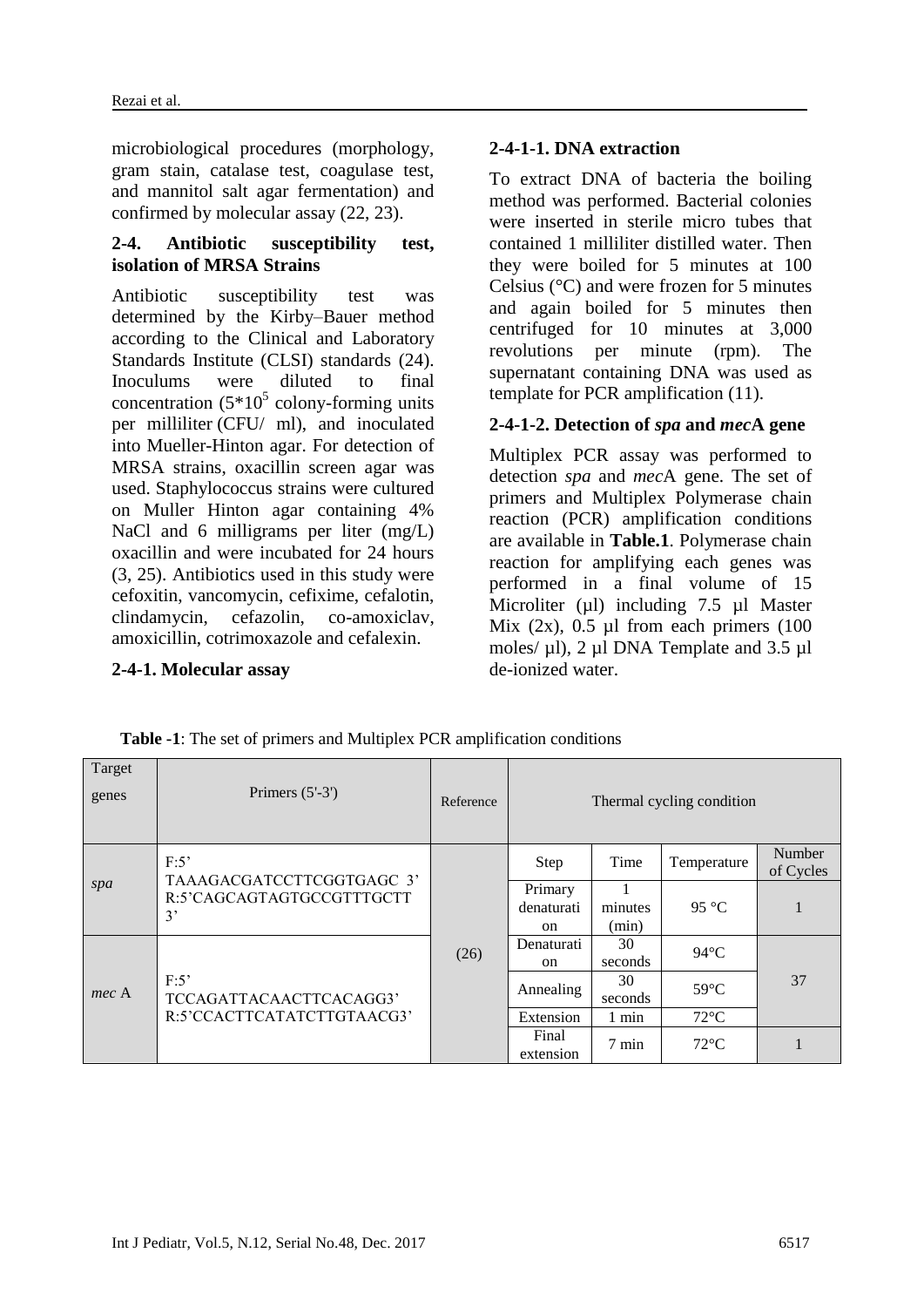## **2-4-1-3. Gel electrophoresis**

After performing the PCR reaction, electrophoresis of PCR products was carried out in 1.5% agarose gel at 70 voltages for 50 min. Then, results were evaluated under UV light on the UV Trans illuminator.

## **2-5. Statistical analysis**

Data were analyzed using SPSS 16.0 software (SPSS Inc., Chicago, IL, USA). Descriptive cross tabulation and Chisquare test were used; Exact P-values <0.05 were considered as significant.

## **3- RESULT**

 From the total of 277 healthy primary school boys between the ages 6-12 years old, nasal carriage of MRSA was seen in 81(29.24%), 95% confidence interval (CI) (23.85%, 34.63%) cases. **Figure.1** shows the age category of students in terms of nasal carrying MRSA. All 81 isolated had *spa* genes. The *mec*A gene found in 40 (49.38%), 95% CI (38.25%, 60.50%) isolates. **Figure.2** that is the illustration of agarose gel shows the strains containing *spa* and *mec*A genes. The relationship between antibiotic resistance and the presence of *mec*A gene is shown in **Table.2**.

The rate of resistant isolated to cefoxitin, vancomycin, cefixime, cefalotin, clindamycin, ,cefazolin, co-amoxiclav, amoxicillin, cotrimoxazole and cefalexin antibiotics were 48.14%, 95% confidence interval [95% CI] (37.03%, 59.26%), 39.50% , 95% CI (26.62%, 50.38%), 98.76%, 95% CI (96.30%, 100%), 96.29% , 95% CI (92.09%, 100%), 54.32%, 95% CI (43.23%, 65.40%), 91.35%, 95% CI (85.10%, 95.60%), 97.53% , 95% CI (94.07%, 100%), 95.06% , 95% CI (90.24%, 99.88%), 7.40%, 95% CI (1.58%, 15.23%), and 100%, respectively.



**Fig.1**: The age category of students in terms of nasal carrying MRSA.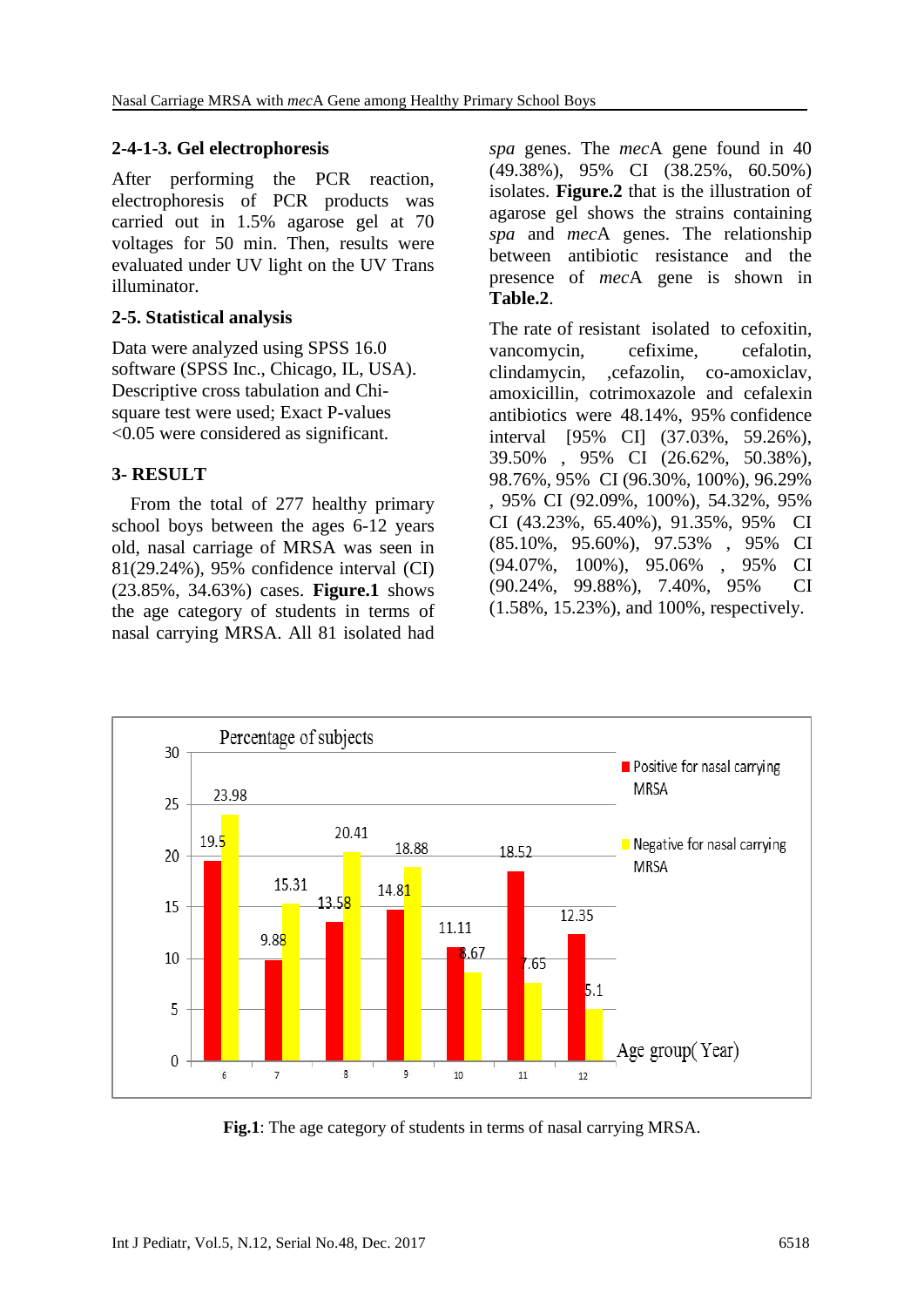|               |                | mecA             |                  |         |  |
|---------------|----------------|------------------|------------------|---------|--|
| Antibiotics   | Susceptibility | Negative         | Positive         | P-value |  |
|               | Result         | Total number: 41 | Total number: 40 |         |  |
|               |                | Number (%)       | Number (%)       |         |  |
|               | Intermediate   | 0(0.0)           | 0(0.0)           | .004    |  |
| cefoxitin     | Sensitive      | 28(68.29)        | 14(35)           |         |  |
|               | Resistant      | 13(31.70)        | 26(65)           |         |  |
|               | Intermediate   | 25(60.97)        | 17(42.50)        | .218    |  |
| vancomycin    | Sensitive      | 2(4.87)          | 5(12.50)         |         |  |
|               | Resistant      | 14(34.14)        | 18(45)           |         |  |
|               | Intermediate   | 1(2.43)          | 0(0.0)           | .999    |  |
| cefixime      | Sensitive      | 0(0.0)           | 0(0.0)           |         |  |
|               | Resistant      | 40(97.56)        | 40(100)          |         |  |
|               | Intermediate   | 1(2.43)          | 2(5)             | .616    |  |
| cefalotin     | Sensitive      | 0(0.0)           | 0(0.0)           |         |  |
|               | Resistant      | 40(97.56)        | 38(95)           |         |  |
|               | Intermediate   | 4(9.75)          | 6(15)            | .292    |  |
| clindamycin   | Sensitive      | 17(41.46)        | 10(25)           |         |  |
|               | Resistant      | 20(48.78)        | 24(60)           |         |  |
|               | Intermediate   | 2(4.87)          | 4(10)            | .312    |  |
| cefazolin     | Sensitive      | 0(0.0)           | 1(2.50)          |         |  |
|               | Resistant      | 39(95.12)        | 35(8.5)          |         |  |
|               | Intermediate   | 1(2.43)          | 1(2.50)          | .9999   |  |
| co-amoxiclav  | Sensitive      | 0(0.0)           | 0(0.0)           |         |  |
|               | Resistant      | 40(97.56)        | 39(97.50)        |         |  |
|               | Intermediate   | 0(0.0)           | 3(7.50)          | .177    |  |
| amoxicillin   | Sensitive      | 1(2.43)          | 0(0.0)           |         |  |
|               | Resistant      | 40(97.56)        | 37(92.50)        |         |  |
|               | Intermediate   | 37(90.24)        | 33(82.50)        | .214    |  |
| cotrimoxazole | Sensitive      | 3(7.31)          | 2(5)             |         |  |
|               | Resistant      | 1(2.43)          | 5(12.50)         |         |  |
|               | Intermediate   | 0(0.0)           | 0(0.0)           |         |  |
| cefalexin     | Sensitive      | 0(0.0)           | 0(0.0)           |         |  |
|               | Resistant      | 41(100)          | 40(100)          |         |  |

| Table- 2: Association between antibiotic resistance and the presence of mecA gene in MRSA |  |  |
|-------------------------------------------------------------------------------------------|--|--|
|-------------------------------------------------------------------------------------------|--|--|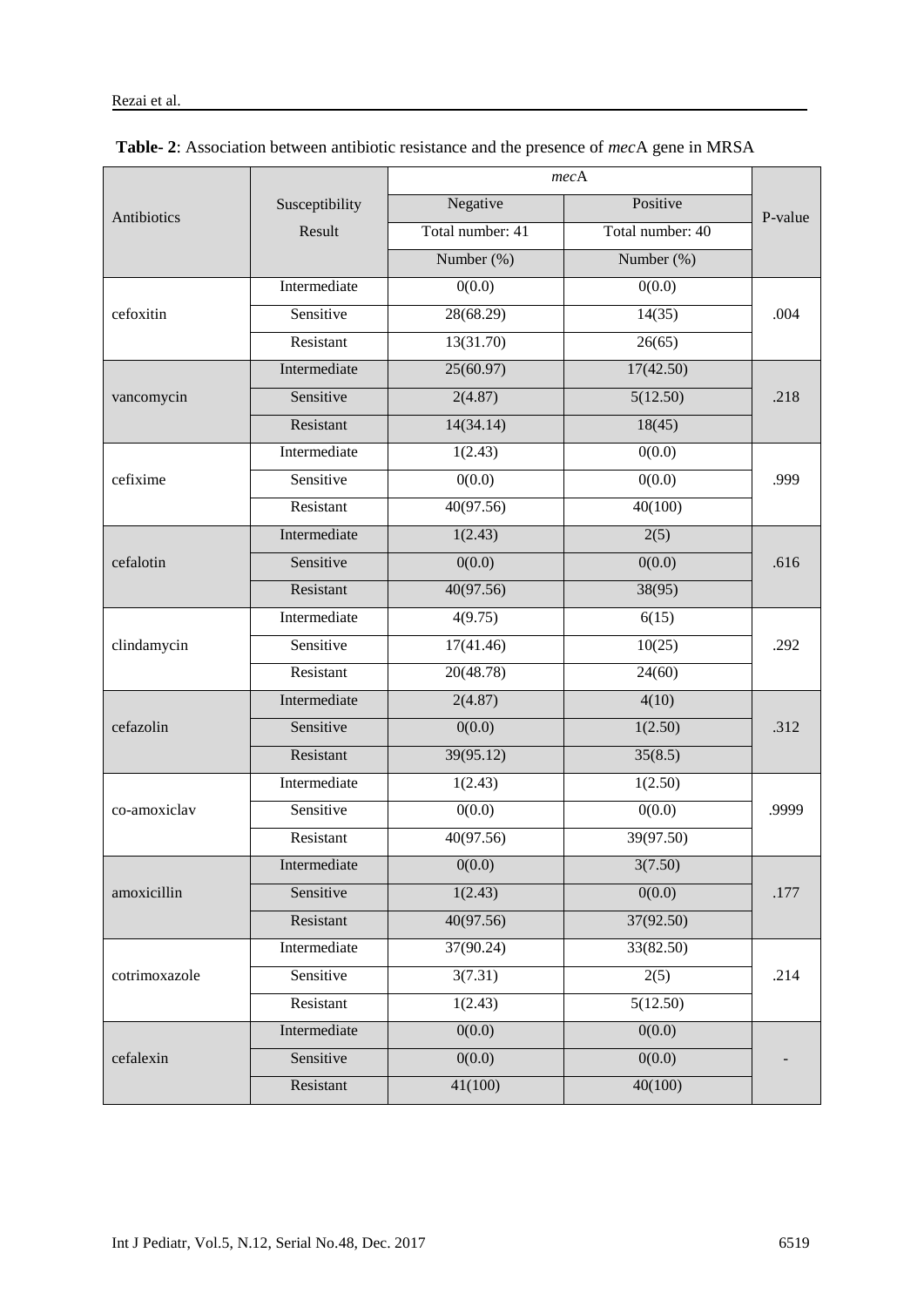

**Fig.2**: Agarose gel showing the strains containing *spa* and *mec*A genes. The numbers 1 to 12 are the positive strains for *spa* and *mec*A genes. NC: negative control; PC: positive control; bp: base pair.

#### **4- DISCUSSION**

 The MRSA is one of the major causes of infections worldwide. Increasing resistance against oxacillin in MRSA strains and reducing susceptibility to other antibiotic has posed a huge challenge to treatment of MRSA-related nosocomial infection. In recent years, cases of MRSA infection have been reported in healthy subjects without any exposure to risk factors for MRSA infection. The MRSA carriers in the nose are a major risk factor for infection and transmission of this pathogen (27). In our study, the prevalence of MRSA carriers was 29.24% for boys aged 6 to 12 years, and the rate of resistance to Vancomycin was 45% in these children. Similar to in a study in Hamadan, among 500 children aged 1 to 6 attending day care centers, 26.9% were positive nasal carriage S. aureus and 4.1% were MRSA, contrary to our finding in their study all MRSA were sensitive for vancomycin (28). Tabbarai et al. evaluated 1,193 schoolchildren, 16.3% of children aged 6 to 12 years old were the nasal carrier of *S.* 

*aureus* and 34.8% of strains were MRSA; also resistance to vancomycin in these strains was 1.7%. (29); our findings are alarming for the presence of vancomycinresistant *S. aureus* among healthy children, which should be addressed in a future larger study. In a study on 489 children aged 5 to 15 years old by Chatterjee et al., 52.5% of the children were nasal carriers of *S. aureus*, of which 3.9% were MRSA. The incidence of MRSA in Chatterjee et al. study was lower than our findings (30).

The CA-MRSA isolates are often resistant to fewer classes of antibiotics than HA-MRSA isolates. However, our isolates showed a high resistance to vancomycin (39.5%) clindamycin (54.32%) that are non-β-lactam antibiotics. Our findings are similar to results of Mobasherizadeh et al. that have reported higher resistance rates to non-β-lactam agents among CA-MRSA isolates (31). Clindamycin remains a treatment option of infection caused by MRSA if the clinician is notified of the risk by the microbiology laboratory and the clinical situation is suitable and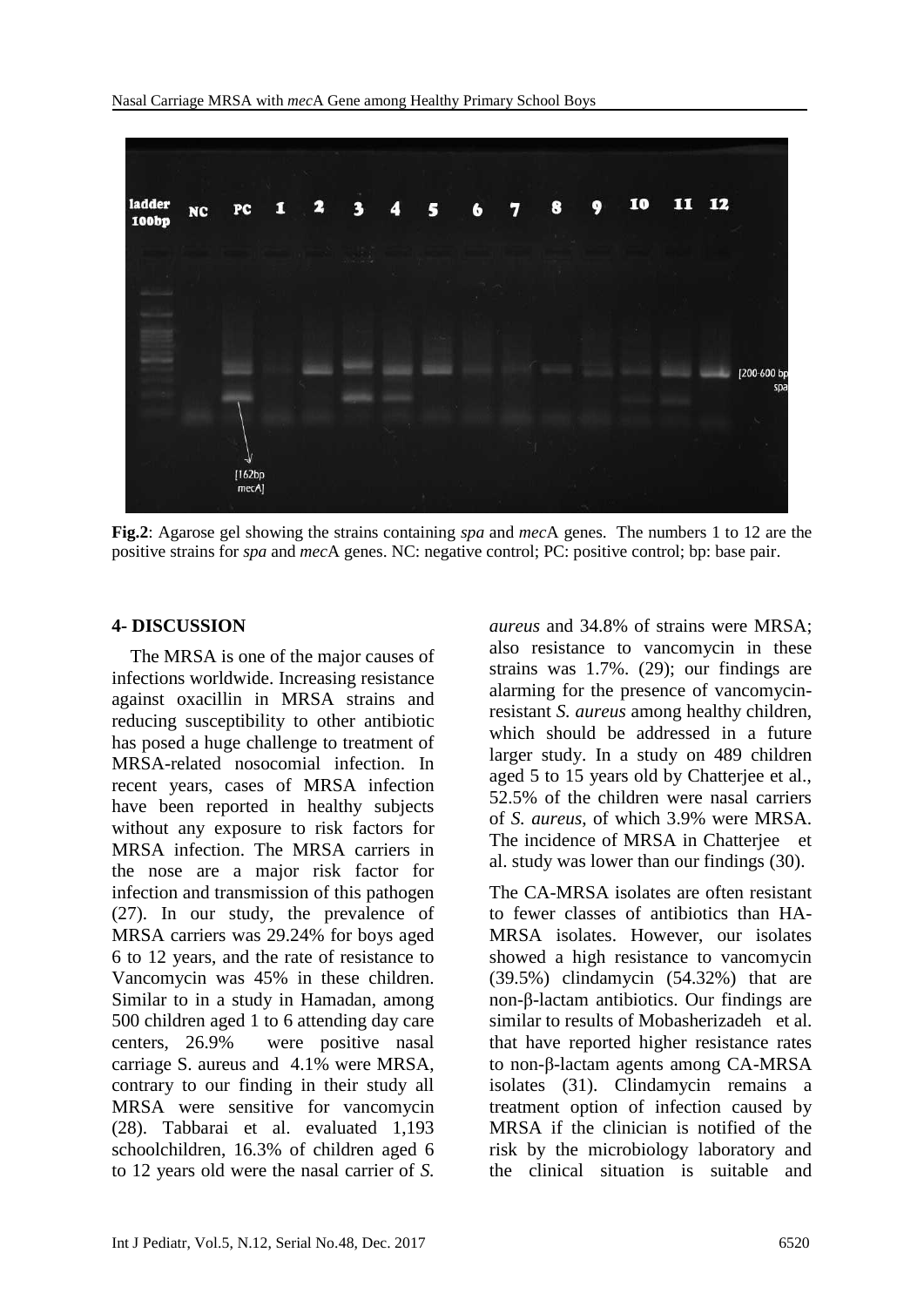vancomycin has been considered to be the reference standard for the treatment of invasive MRSA (32, 33). The high rate of resistance to these critical antibiotics in our study is significant and dangerous. As the aim of our study was focusing on evaluating the extent of CA-MRSA among children rather than an assessment of vancomycin or clindamycin sensitivity, the method of determining the sensitivity in our study was based on antibiogram and minimum inhibitory concentration (MIC) method will be applied in future studies.

The maximum amount of pathogens in the nose can be seen during 2-3 years and in this age range, many germs, such as *Pneumococcus*, *Haemophilus influenzae*, *Moraxella catarrhalis* and *S. aureus*, compete for the colonization of the anterior nasal area (34). Although, there was a significant relationship between age and the incidence of nasal carriage MRSA in our study, so that as the age increased the prevalence of MRSA increased (p<0.05). The prevalence of *mec*A gene in MRSA strains in our study was 49.38%. In the meta-analysis of Askari et al., who surveyed the incidence of *mec*A gene in 48 published articles in Iran, of 7,464 *S. aureus* strains,  $52.7\% \pm 4.7$  strains had *mec*A gene (35).

In general, the frequency of mecA gene among *S. aureus* has been reported differently in different parts of the world and Iran, so that the prevalence of *mec*A gene in the study by Rezazadeh et al. (2012), 80%, in the study of Diabah et al. (2014), 46.3%, in Udo et al. (2014), 44.3%, and in the study of O 'Malley et al. in (2014), were 42% (36-39). These differences can be due to the different distribution of the gene in various locations or related to the diagnostic methods. But the common thread among all of these studies is the widespread expansion of the *mec*A gene in the world, which indicates a potential risk of the MRSA infections and resistant to a range of other antibiotics in the world. In our study, the presence of *mec*A gene in resistant isolated to cefoxitin, vancomycin, cefixime, cefalotin, clindamycin, clindamycin, cefazolin, coamoxiclav, amoxicillin, cotrimoxazole, and cefalexin were 65%, 45%, 100%, 95%, 60%, 87%, 97%, 92%, 12%, and 100%, respectively. While in the study of Mahdiun et al., all isolates were resistant to cefoxitin, and after that, the highest and lowest resistance was observed in erythromycin (58.4%), and cotrimoxazole (41.7%), respectively (40). In our study, there was a significant relationship between the presence of *mec*A gene and resistance to cefoxitin ( $p \le 0.05$ ). However, in the case of other antibiotics, there was no significant relationship between *mec*A gene and antibiotic resistance.

Despite several decades of exposure to the cotrimoxazole, MRSA isolates have retained susceptibility to this antibiotic in different geographical locations (41-43). The low rate of cotrimoxazole resistant isolated in our study could be explained by reducing prescription of this drug in our healthcare setting. For example, Martin et al. described a serial cross-sectional study of resistance to cotrimoxazole among all clinical isolates of *S. aureus* during a 16 year period at United States and found resistance to cotrimoxazole increased from 0% to 48% in *S. aureus* isolates obtained from HIV-infected patients due to extensive use of cotrimoxazole as prophylaxis against *Pneumocystis carinii* pneumonia (44).

In a randomized controlled trial including 252 patients, cotrimoxazole did not achieve non-inferiority to vancomycin in the treatment of severe MRSA infections (45). In recent years the incidence of antibiotic resistance has exponentially increased in north of Iran (1, 4, 46-53). Although in our study cotrimoxazole was one of the most effective antibiotics against MRSA, this antibiotic is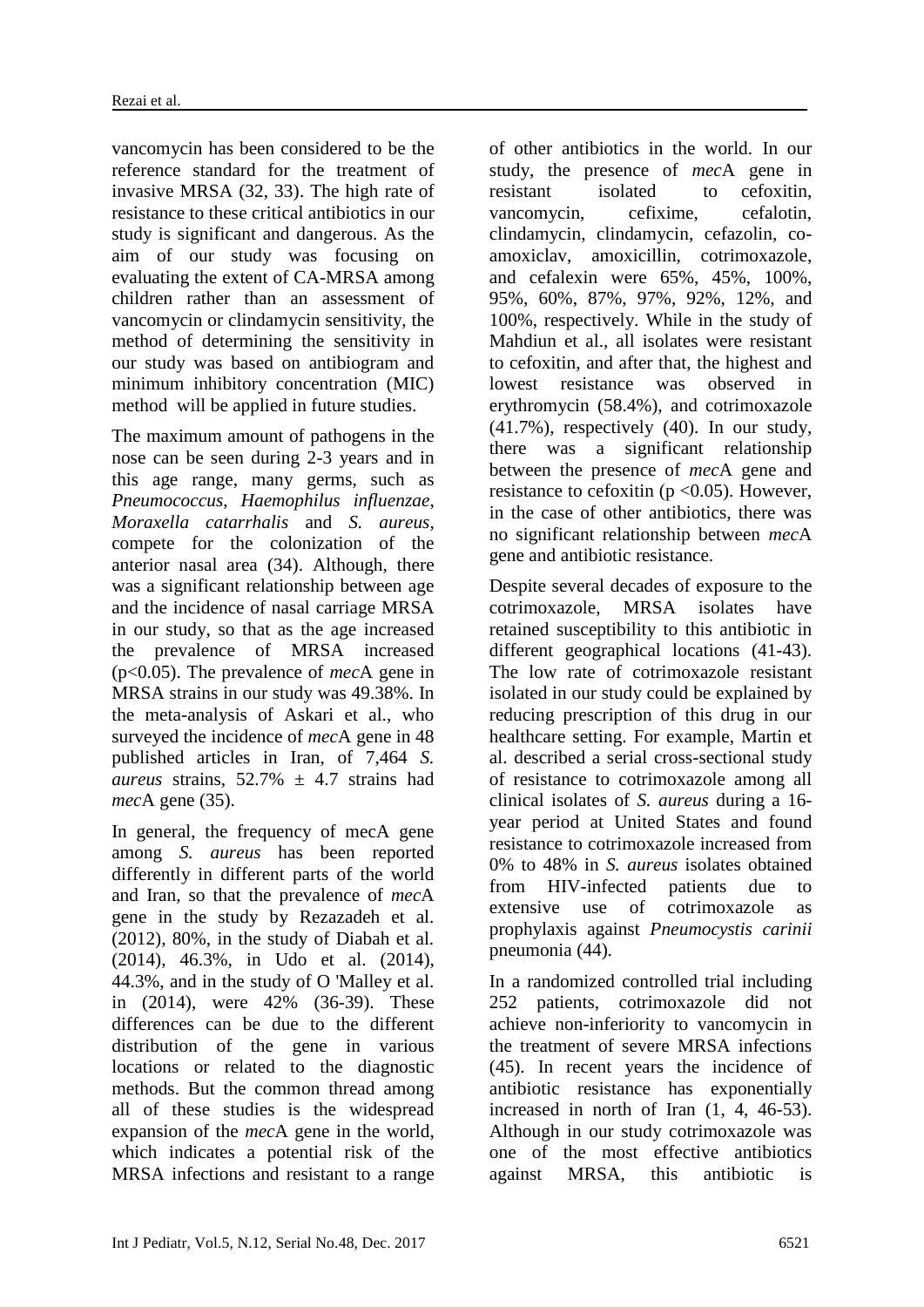recommended for the treatment of uncomplicated skin and soft tissue infections but not for bacteremia or pneumonia caused by MRSA (45).

## **4-1. Limitations of the study**

We did not evaluate healthy primary school girls in this research.

## **5- CONCLUSION**

 This study showed that the prevalence of colonization of MRSA in the nose of healthy primary school boys was relatively high. The health education is necessary in school to prevent the spread of colonization of *S. aureus* among children. Also it is essential to apply strategies to prevent community spread of *S. aureus*. For empiric treatment or/and antibiotic prescription for infection caused by MRSA, physicians need to take into the consideration the antibiotic resistance patterns of the CA-MRSA strains beside resistant pattern of MRSA strain isolated from clinical specimens.

## **6- CONFLICT OF INTEREST:** None.

# **7- REFERENCES**

1. Behzadnia S, Davoudi A, Rezai MS, Ahangarkani F. Nosocomial infections in pediatric population and antibiotic resistance of the causative organisms in North of Iran. Iranian Red Crescent Medical Journal. 2014;16(2): e14562.

2. Rahimzadeh G, Gill P, Rezai MS. Characterization of methicillin-resistant Staphylococcus aureus (MRSA) phages from sewage at a tertiary pediatric hospital. Archives of Pediatric Infectious Diseases. 2017;5(1): :e39615.

3. Rezai MS, Pourmousa R, Dadashzadeh R, Ahangarkani F. Multidrug resistance pattern of bacterial agents isolated from patient with chronic sinusitis. Caspian Journal of Internal Medicine. 2016;7(2):114-9.

4. Davoudi AR, Najafi N, Hoseini Shirazi M, Ahangarkani F. Frequency of bacterial agents isolated from patients with nosocomial infection in teaching hospitals of Mazandaran University of Medical Sciences in 2012. Caspian J Intern Med. 2014;5(4):227-31.

5. Rahimzadeh G, Gill P, Rezai MS. Characterization and lytic activity of methicillin-resistant Staphylococcus aureus (MRSA) phages isolated from NICU. Australasian Med J. 2016;9(6):169-75.

6. Dey S, Rosales-Klintz S, Shouche S, Pathak JPN, Pathak A. Prevalence and risk factors for nasal carriage of Staphylococcus aureus in children attending anganwaries (preschools) in Ujjain, India. BMC research notes. 2013;6(1):265.

7. Davoudi A, Najafi N, Alian S, Tayebi A, Ahangarkani F, Rouhi S, et al. Resistance Pattern of Antibiotics in Patient Underwent Open Heart Surgery With Nosocomial Infection in North of Iran. Global journal of health science. 2015;8(2):288-97.

8. Votintseva AA, Fung R, Miller RR, Knox K, Godwin H, Wyllie DH, et al. Prevalence of Staphylococcus aureus protein A (spa) mutants in the community and hospitals in Oxfordshire. BMC microbiology. 2014;14(1):63.

9. Huang Y-C, Chen C-J. Nasal carriage of methicillin-resistant Staphylococcus aureus during the first 2 years of life in children in Northern Taiwan. The Pediatric infectious disease journal. 2015;34(2):131-5.

10. Karadag-Oncel E, Gonc N, Altay O, Cengiz AB, Ozon A, Pinar A, et al. Prevalence of nasal carriage of methicillin-resistant Staphylococcus aureus in children with diabetes mellitus: Trends between 2005 and 2013. American journal of infection control. 2015;43(9):1015-17.

11. Nikfar R, Shamsizadeh A, Kajbaf TZ, Panah MK, Khaghani S, Moghddam M. Frequency of methicillin-resistant Staphylococcus aureus nasal carriage in healthy children. Iranian journal of microbiology. 2015;7(2):67.

12. Moran GJ, Krishnadasan A, Gorwitz RJ, Fosheim GE, McDougal LK, Carey RB, et al. Methicillin-resistant S. aureus infections among patients in the emergency department.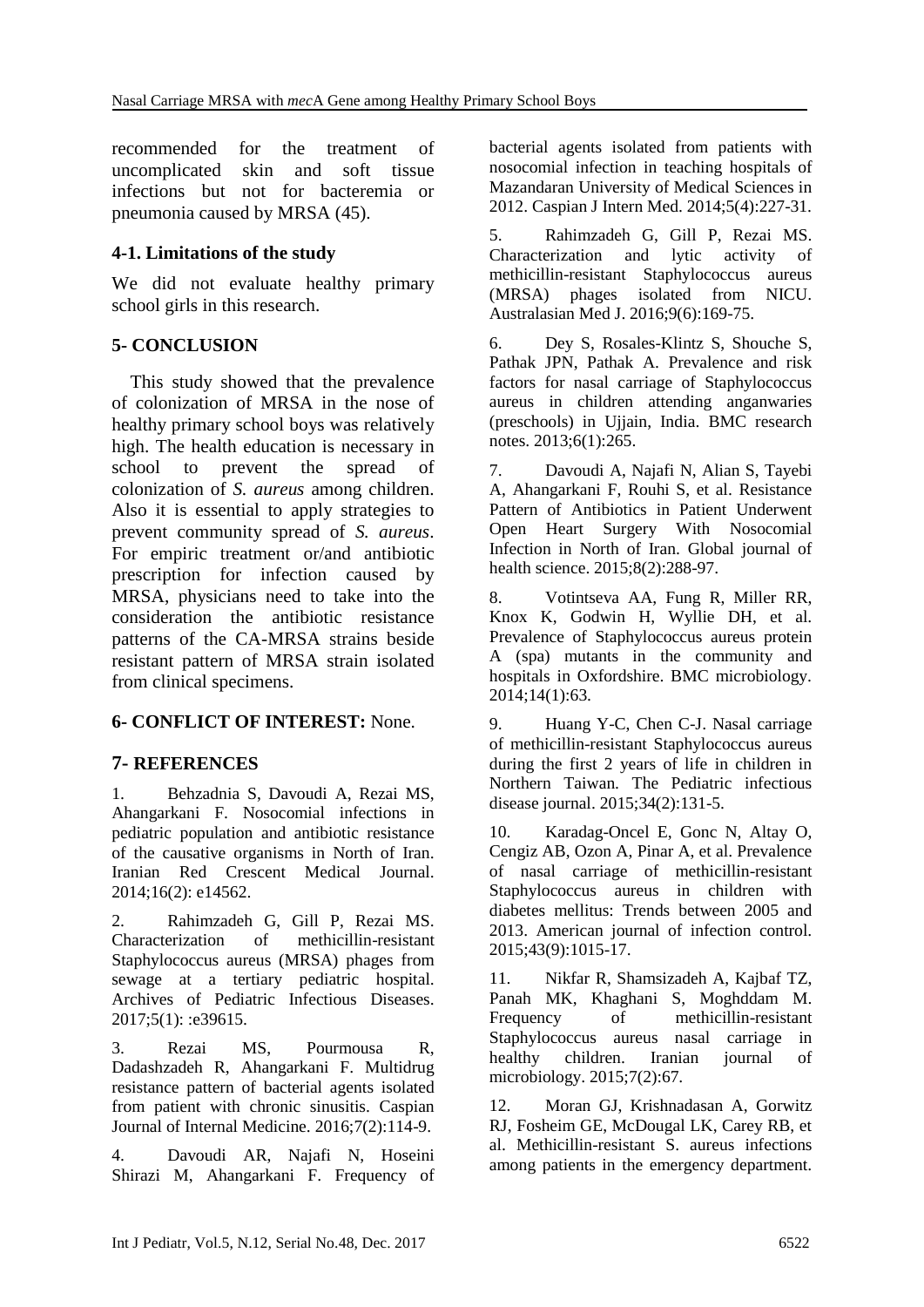New England Journal of Medicine. 2006;355(7):666-74.

13. Damasco PV, Chamon RC, Barbosa AT, da Cunha S, Aquino JH, Cavalcante FS, et al. Involvement of methicillin-susceptible Staphylococcus aureus related to sequence type 25 and harboring pvl genes in a case of carotid cavernous fistula after communityassociated sepsis. Journal of clinical microbiology. 2012;50(1):196-8.

14. Elhassan MM, Ozbak HA, Hemeg HA, Elmekki MA, Ahmed LM. Absence of the mecA gene in methicillin resistant Staphylococcus aureus isolated from different clinical specimens in shendi city, Sudan. BioMed research international. 2015; 2015 :895860.

15. Kluytmans J, Van Belkum A, Verbrugh H. Nasal carriage of Staphylococcus aureus: epidemiology, underlying mechanisms, and associated risks. Clinical microbiology reviews. 1997;10(3):505-20.

16. Alghaithy A, Bilal N, Gedebou M, Weily A. Nasal carriage and antibiotic resistance of Staphylococcus aureus isolates from hospital and non-hospital personnel in Abha, Saudi Arabia. Transactions of the Royal Society of Tropical Medicine and Hygiene. 2000; 94(5):504-7.

17. Askarian M, Zeinalzadeh A, Japoni A, Alborzi A, Memish ZA. Prevalence of nasal carriage of methicillin-resistant Staphylococcus aureus and its antibiotic susceptibility pattern in healthcare workers at Namazi Hospital, Shiraz, Iran. International Journal of Infectious Diseases. 2009;13(5):e241-e7.

18. Vinodhkumaradithyaa A, Uma A, Shirivasan M, Ananthalakshmi I, Nallasivam P, Thirumalaikolundusubramanian P. Nasal carriage of methicillin-resistant Staphylococcus aureus among surgical unit staff. Jpn J Infect Dis. 2009;62(3):228-9.

19. Khodami E. A survey on nasal carriers of Staphylococcus aureus among hospital staff. [Journal of Babol University of Medical](http://en.journals.sid.ir/JournalList.aspx?ID=3710)  [Sciences.2](http://en.journals.sid.ir/JournalList.aspx?ID=3710)001;3(2):52-5.

20. Tewodros W, Gedebou M. Nasal carrier rates and antibiotic resistance of Staphylococcus aureus isolates from hospital and non-hospital populations, Addis Ababa. Transactions of the Royal Society of Tropical Medicine and Hygiene. 1984;78(3):314-8.

21. El Aila NA, Al Laham NA, Ayesh BM. Nasal carriage of methicillin resistant Staphylococcus aureus among health care workers at Al Shifa hospital in Gaza Strip. BMC infectious diseases. 2017;17(1):28.

22. Koneman E, Allen S, Janda W, Schreckenberger R, Winn W. Introduction to microbiology. Part II; Guidelines for collection, transport, processing, analysis, and reporting of cultures from specific specimen sources. In: Koneman EW, Alien SD, Janda WM, Schreckenberger RC, editors. Color atlasand textbook of diagnostic microbiology. Philadelphia: Lippincott ; 1997. pp. 121–70.

23. Collee J, Miles R, Watt B. Tests for identification of bacteria. In: Collee JG, Fraser AG, Marmion BP, editors. Practical medical microbiology. 14th ed. Edinburgh: Churchill Livingstone; 1996. pp. 131–50.

24. Clinical and Laboratory Standards Institute (CLSI). Performance Standards for Antimicrobial

Susceptibility Testing. 26th ed. CLSI supplement M100S (ISBN 1-56238-923-8 [Print]; ISBN 1-56238-

924-6 [Electronic]). Clinical and Laboratory Standards Institute, 950 West Valley Road, Suite 2500,

Wayne, Pennsylvania 19087 USA, 2016.

25. Coban AY, Bozdogan B, Cihan CC, Cetinkaya E, Bilgin K, Darka O, et al. Two new colorimetric methods for early detection of vancomycin and oxacillin resistance in Staphylococcus aureus. Journal of clinical microbiology. 2006;44(2):580-2.

26. Stegger M, Andersen PS, Kearns A, Pichon B, Holmes MA, Edwards G, et al. Rapid detection, differentiation and typing of methicillin-resistant Staphylococcus aureus harbouring either mecA or the new mecA homologue mecA(LGA251). Clinical microbiology and infection : the official publication of the European Society of Clinical Microbiology and Infectious Diseases. 2012;18(4):395-400.

27. Prates KA, Torres AM, Garcia LB, Ogatta SFY, Cardoso CL, Tognim MCB.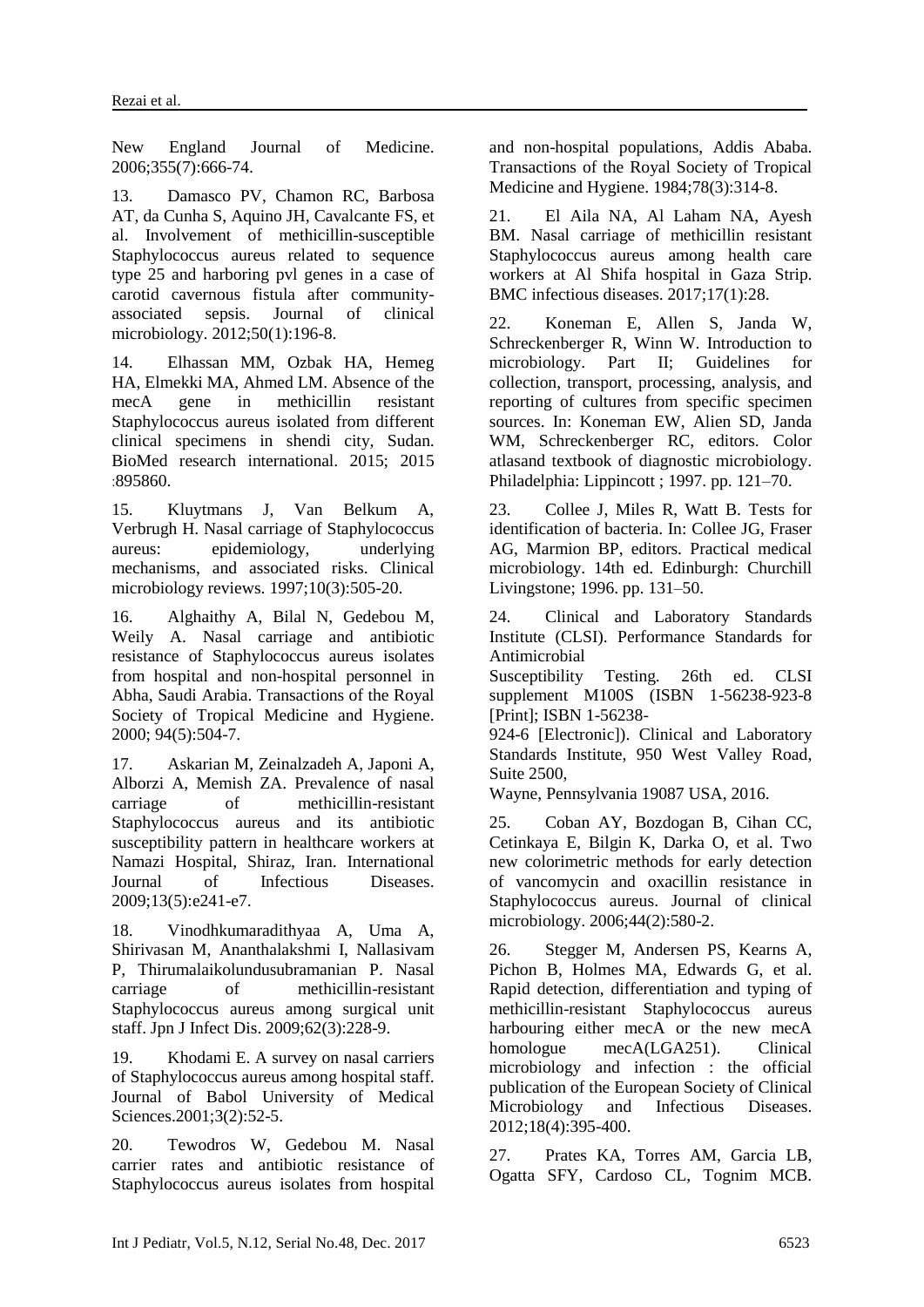Nasal carriage of methicillin-resistant Staphylococcus aureus in university students. The Brazilian Journal of Infectious Diseases. 2010;14(3):316-8.

28. Sedighi I, Moez H, Alikhani M. Nasal carriage of methicillin resistant Staphylococcus aureus and their antibiotic susceptibility patterns in children attending day-care centers. Acta microbiologica et immunologica Hungarica. 2011;58(3):227-34.

29. Tabbarai A, Ghaemi E, Fazeli M, Behnampour N. Prevalence of Staphylococci aureus nasal carrier in healthy school students in Gorgan. Journal of Gorgan University of Medical Sciences. 2001;3(2):6-11.

30. Chatterjee SS, Ray P, Aggarwal A, Das A, Sharma M. A community-based study on nasal carriage of Staphylococcus aureus. The Indian journal of medical research. 2009;130(6):742-8.

31. Mobasherizadeh S, Shojaei H, Havaei SA, Mostafavizadeh K, Davoodabadi F, Khorvash F, et al. Nasal carriage screening of community-associated methicillin resistant Staphylococcus aureus in healthy children of a developing country. Advanced biomedical research. 2016;5: 144.

32. Micek ST. Alternatives to vancomycin for the treatment of methicillin-resistant Staphylococcus aureus infections. Clinical infectious diseases.

2007;45(Supplement\_3):S184-S90.

33. Frank AL, Marcinak JF, Mangat PD, Tjhio JT, Kelkar S, Schreckenberger PC, et al. Clindamycin treatment of methicillin-resistant Staphylococcus aureus infections in children. Pediatr Infect Dis J. 2002;21(6):530-4.

34. Sivaraman K, Venkataraman N, Cole AM. Staphylococcus aureus nasal carriage and its contributing factors. Future microbiology. 2009;4(8):999-1008.

35. Askari E, Soleymani F, Arianpoor A, Tabatabai SM, Amini A, NaderiNasab M. Epidemiology of mecA-methicillin resistant Staphylococcus aureus (MRSA) in Iran: a systematic review and meta-analysis. Iranian journal of basic medical sciences. 2012;15(5):1010.

36. Rezazadeh M, YOUSEFI MR, Sarmadian H, GHAZNAVIRAD E. Antibiotic profile of Methicillin-resistant Staphylococcus aureus with multiple-drug resistances isolated from nosocomial infections in Vali-Asr Hospital of Arak. 2013.

37. Dibah S, Arzanlou M, Jannati E, Shapouri R. Prevalence and antimicrobial resistance pattern of methicillin resistant Staphylococcus aureus (MRSA) strains isolated from clinical specimens in Ardabil, Iran. Iranian journal of microbiology. 2014;6(3):163.

38. Udo EE, Al-Lawati B-H, Al-Muharmi Z, Thukral S. Genotyping of methicillinresistant Staphylococcus aureus in the Sultan Qaboos University Hospital, Oman reveals the dominance of Panton–Valentine leucocidinnegative ST6-IV/t304 clone. New microbes and new infections. 2014;2(4):100-5.

39. O'Malley SM, Emele FE, Nwaokorie FO, Idika N, Umeizudike AK, Emeka-Nwabunnia I, et al. Molecular typing of antibiotic-resistant Staphylococcus aureus in Nigeria. Journal of infection and public health. 2015;8(2):187-93.

40. Mahdiyoun SM, Ahanjan M, Goudarzi M, Rezaee R. Prevalence of Antibiotic Resistance in Methicillin-resistant Staphylococcus aureus and Determining Aminoglycoside Resistance Gene by PCR in Sari and Tehran Hospitals. Journal of Mazandaran University of Medical Sciences. 2015;25(128):97-107.

41. Wackett A, Nazdryn A, Spitzer E, Singer AJ. MRSA rates and antibiotic susceptibilities from skin and soft tissue cultures in a suburban ED. The Journal of emergency medicine. 2012;43(4):754-7.

42. LÉVesque S, Bourgault AM, Galarneau LA, Moisan D, Doualla-Bell F, Tremblay C. Molecular epidemiology and antimicrobial susceptibility profiles of methicillin-resistant Staphylococcus aureus blood culture isolates: results of the Quebec Provincial Surveillance Programme. Epidemiology and Infection. 2015;143(7):1511-18.

43. Hanaki H, Cui L, Ikeda-Dantsuji Y, Nakae T, Honda J, Yanagihara K, et al.